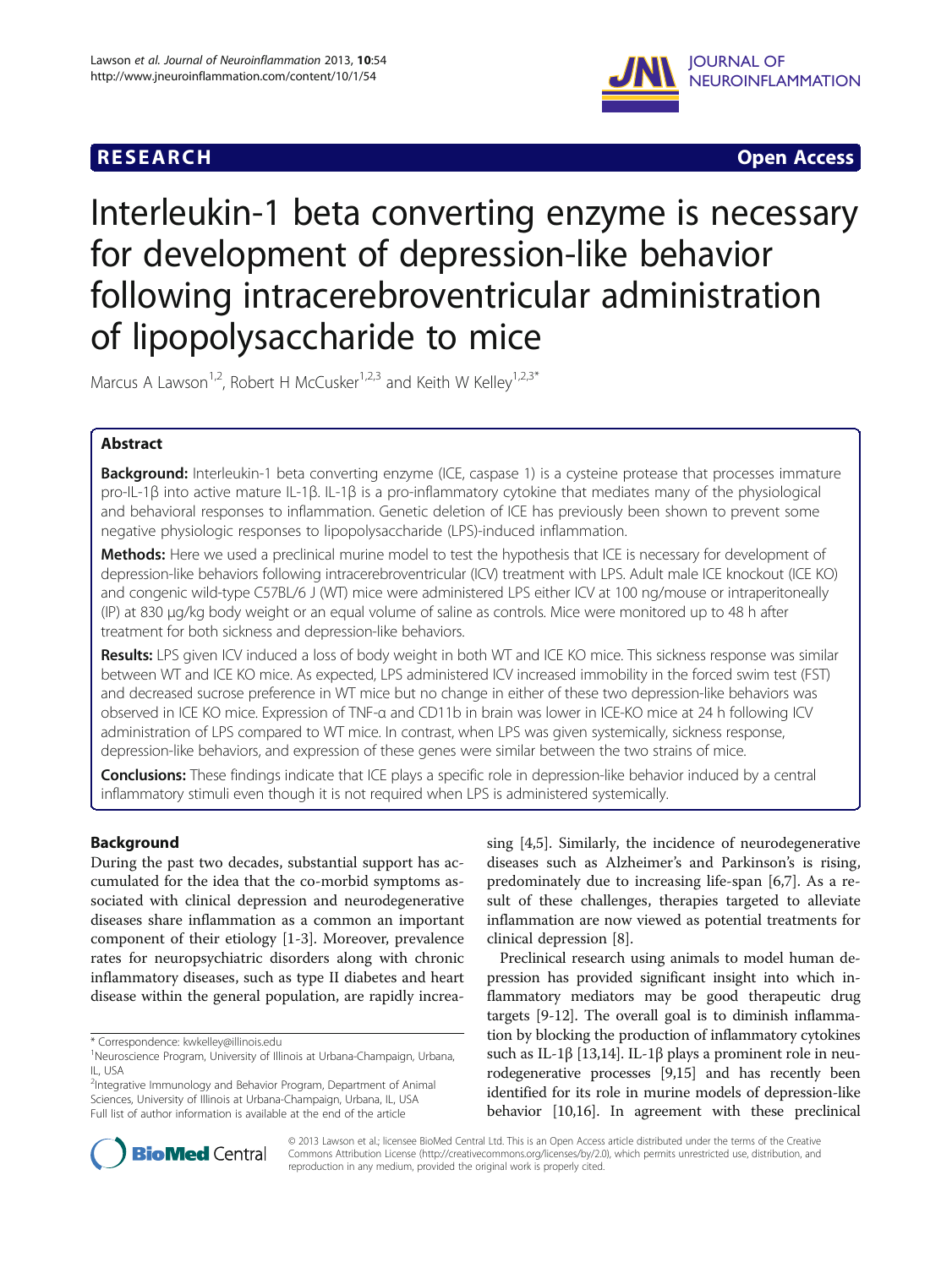models, evidence from human studies indicates higher cerebral spinal fluid IL-1β levels in patients suffering from acute depression [\[17\]](#page-10-0).

Systemic administration of lipopolysaccharide (LPS) induces expression and activity of interleukin-1ß (IL-1β) and IL-1β-converting enzyme (ICE) in myeloid-derived cells that are resident to many organs, including brain microglia [\[18,19\]](#page-10-0). ICE is the primary enzyme responsible for cleavage of pro-IL-1β and pro-IL18 to fully processed mature cytokines, eventually leading to increased secretion of active IL-β and IL-18. ICE activation is linked to assembly and activation of the inflammasome following recognition of numerous pathogen- or danger-associated molecular patterns and toll-like receptor binding [[20](#page-10-0)-[22](#page-10-0)]. ICE activity has been shown to influence food intake during inflammation [[23,24](#page-10-0)], presumably through its role in processing IL-1β. Evidence from experiments utilizing ICE KO mice demonstrated that these mice have impaired processing of pro-IL-1ß and reduced secretion of IL-1β following stimulation with LPS [[19](#page-10-0)]. IL-1 $\beta$  plays a prominent role in brain during inflammation as first evidenced by experiments that demonstrated IL-1β-induced activation of hypothalamic-pituitary-adrenal axis and stress responses [[25-27](#page-10-0)]. Further, ongoing research continues to highlight the influence of IL-1β in many chronic inflammatory diseases and mood disorders. Thus targeting of ICE represents a possible alternative therapeutic route to target IL-1β.

We examined the role of ICE in depression-like behaviors utilizing murine models of systemic and central inflammation following an IP (systemic) or ICV (central) injection of LPS, respectively. Based on our previously published results [[23,24\]](#page-10-0), we hypothesized that ICE KO mice would be protected from depression-like behavior induced by centrally administered LPS but not from depression-like behaviors induced by systemic LPS. Here we report that ICE KO mice were protected from central inflammation-induced depression-like behavior as measured by two well-accepted behavioral tests [\[28\]](#page-10-0). However, when challenged with systemic LPS, ICE KO mice displayed depression-like behaviors comparable to WT mice. This disparate behavioral response corresponds to decreased brain expression of pro-inflammatory cytokines and markers of glial activation in ICE KO mice following ICV but not IP LPS. Consequently, therapies designed to inhibit ICE activity may be a viable treatment of comorbid depression associated with inflammatory diseases of the central nervous system.

# Methods

## Animals

C57BL/6 J (WT) mice were purchased from Jackson Laboratories (Stock #000664, Bar Harbor, ME, USA). ICE KO mice on a C57BL background were kindly provided by Dr. Richard Flavell (Yale University School of Medicine [[29](#page-10-0)]). These mice are genetically identical to mice now also available from Jackson Laboratories (Stock #016621). In these experiments, WT and ICE KO male mice were individually housed and provided ad libitum access to Teklad 8640 chow and water in a temperature- (23°C) and humidity- (45%) controlled room and maintained on a 12:12 hour light:dark cycle (lights off at 10:00). Mice were acclimated to these conditions for at least 2 weeks prior to initiation of any procedure. When mice reached at least 10 weeks of age, those mice to be treated ICV were surgically implanted with a guide cannula (Plastics One, Roanoke, VA, USA) directed toward the lateral ventricle as previously described [\[30\]](#page-10-0). The coordinates for implantation were determined utilizing The Mouse Brain in Stereotaxic Coordinates [\[31\]](#page-11-0) and cannulas were placed at 1.5 mm lateral, 0.6 mm posterior, and 1.3 mm dorsal with respect to bregma. These coordinates placed the guide cannula 1 mm dorsal to the lateral ventricle. Mice were allowed to recover from surgery for 10 to 14 days before being treated. Prior to any treatment, mice were handled daily to habituate them to being restrained and manipulated. All procedures performed on the mice were in compliance with the National Institutes of Health guidelines and approved by the University of Illinois at Urbana Champaign Institutional Animal Care and Use Committee.

## **Treatments**

Body weights were measured on the day of treatment prior to injections and 24 h later to evaluate sickness response. Mice were injected using a single internal injector cannula for mice (Plastics One, Roanoke, VA, USA) which extended 1 mm beyond the tip of the guide cannula to reach the lateral ventricle. Mice were injected at the onset of the dark cycle using a 10 μL gas-tight syringe (SGE Incorporated, Austin, TX, USA) to administer 1 μL of endotoxin free phosphate buffered saline (PBS) or 100 ng LPS (from Escherichia coli O127:B8, Sigma Aldrich, St Louis, MO, USA) in PBS. The injector cannula was left in place for approximately 30 s to allow for diffusion before dummy cannulas were placed back in guide cannulas.

Mice treated peripherally were weighed as described for central LPS studies. Mice were treated IP with either endotoxin-free injectable saline or LPS (830 μg/kg body weight) mixed with injectable saline.

#### Locomotor activity

To evaluate the effects of saline or LPS on exploratory locomotor activity, mice were tested 24 h after treatment. Mice were placed in clear plexiglass cages identical to their home cage but devoid of bedding or nesting material. Clear plexiglass lids were placed on top of test cages to prevent escape while facilitating video recording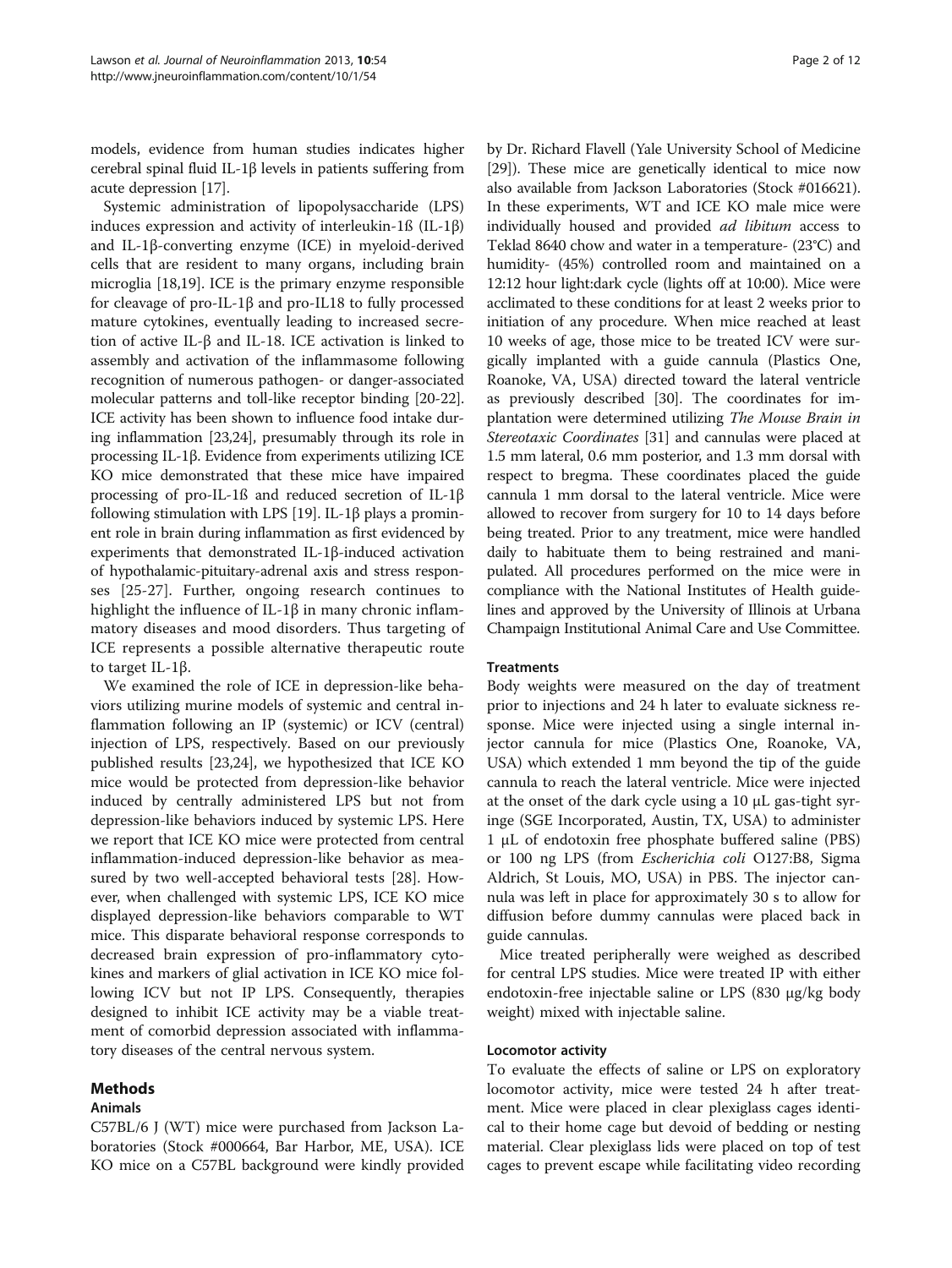of mice. Locomotor activity was assessed by virtual division of the cage into equal quadrants and then tallying the number of line crossings and rearings each mouse displayed during the 5-minute test period. Videos were scored by trained personnel blinded to treatment.

#### Forced swim test

To determine whether LPS injected ICV or IP induced differential depression-like behaviors of ICE KO mice compared to WT mice, we utilized a modified version of the Porsolt Forced Swim Test [[32](#page-11-0)]. Mice were placed in a white plastic container (20 cm diameter  $\times$  24 cm tall) that was partially filled with  $24 \pm 0.5^{\circ}$ C water. Test duration was 5 min and the mice were video-recorded for analysis. Videos were scored by trained personnel blinded to treatment. Time of immobility was defined as the time when the mouse's effort was only that necessary to remain afloat. The forced swim test was administered 24 h after treatment.

#### Sucrose preference test

To quantify inflammation-induced anhedonia, which is a common symptom of major depression, we subjected mice to the two-bottle sucrose preference test. This test measures preference for sweetened solution over water. Approximately 1 week prior to treatment, mice were trained by simultaneous presentation with a bottle of water and a bottle of 1% (wt/vol) sucrose solution. Bottles were weighed prior to being placed on the lid of the mouse's home cage and left in place for 24 h periods. Mice were allowed ad libitum access to the bottles. After 24 h, the bottles were reweighed to determine the amount of sucrose solution and water that had been consumed. Preference was calculated as a percentage of sucrose solution consumed compared to the total fluid intake (sucrose/ (sucrose + water) \* 100). Mice were trained until a stable baseline preference was established and then treatments were administered. Following treatment, sucrose preference testing was conducted 24 to 48 h following treatment. This time frame corresponded with amelioration of overt sickness response and presence of depression-like behavior, as assessed by the FST.

#### Tissue collection

At either 4 or 24 h post-injection, mice were euthanized by  $CO<sub>2</sub>$  asphyxiation. Brains were removed and longitudinally cut into hemispheric sections and immediately frozen in sample tubes placed on dry ice. The tissue was stored frozen at −80°C until processing.

## Tissue processing and quantitative real-time RT-PCR (qRT-PCR) analysis

Expression of cytokines and genes associated with immune activation was measured in brain to determine if ICE KO mice had differential pro- or anti-inflammatory responses to LPS compared to WT mice. One hemisphere of each brain was removed from storage and 3 mL of cold Trizol reagent (Invitrogen, Carlsbad, CA, USA) were added to each sample. The tissue was then homogenized using an ultrasonic tissue disruptor (Sonics and Materials Inc., Newborn, CT, USA). An E.Z.N.A kit was used to isolate total RNA (Omega Bio-tek, Norcross, GA, USA). RNA purity (OD 260/280) and quantity was assessed using a Nanodrop Spectrophotometer (Nanodrop Products, Wilmington, DE, USA) and submitted to reverse transcription using a High Capacity cDNA Reverse Transcription kit (Applied Biosystems, Foster City, CA, USA). The cDNA samples were analyzed using qRT-PCR with the Prism 7900HT Fast Real-Time PCR System (Applied Biosystems, Foster City, CA, USA). TaqMan gene expression assays (Applied Biosystems, Foster City, CA, USA) or PrimeTime qPCR assays (Integrated DNA Technologies, Coralville, IA, USA) were used for the detection of IL-1β /pro-IL-1β (catalog no. Mm00434228\_m1), IL-1RA (Mm00446186\_m1), ICE (Mm.PT.49a.21858521), IL-18 (Mm00434225\_m1), TNF-α (Mm00443260\_g1), IL-6 (Mm00446190\_m1), IL-10 (Mm00439614\_m1), CD11b (Mm00434455\_m1), MHC II (Mm00439226\_m1), GFAP (Mm00546086\_m1), and GAPDH (Mm99999915\_g1). All assays except for ICE and IL-1R1 were purchased from Applied Biosystems. Samples were analyzed in duplicate using 125 ng of cDNA template mixed with Taqman Universal Master Mix and target primers for each reaction according to the manufacturer's instructions. Relative quantitative measurement of target gene levels was performed using the  $\Delta \Delta$ Ct method, where Ct is the comparative threshold concentration. GAPDH was used as the endogenous housekeeping control gene to which all other genes were compared.

#### Statistical analysis

Data are represented as the means ± SEM. All measures were analyzed using two-way analysis of variance (ANOVA). When the two-way interaction  $P$  value was <0.05, post-hoc analysis using Fisher's protected least significant difference test was employed to test for differences among means.

## Results

# Sickness responses were similar in WT and ICE KO mice following central LPS injection

LPS administered ICV decreased body weight of both WT and ICE KO mice (Table [1\)](#page-3-0) over the 24-h period following treatment. Only the main effect of LPS was statistically significant (LPS main effect,  $F_{1,24} = 45.50$ ,  $P \leq 0.01$ ). Locomotor activity was tested 24 h following treatment (Table [1](#page-3-0)). LPS, given ICV, did not affect line crossings (LPS main effect,  $F_{1,26} = 0.28$ ,  $P > 0.05$ ) and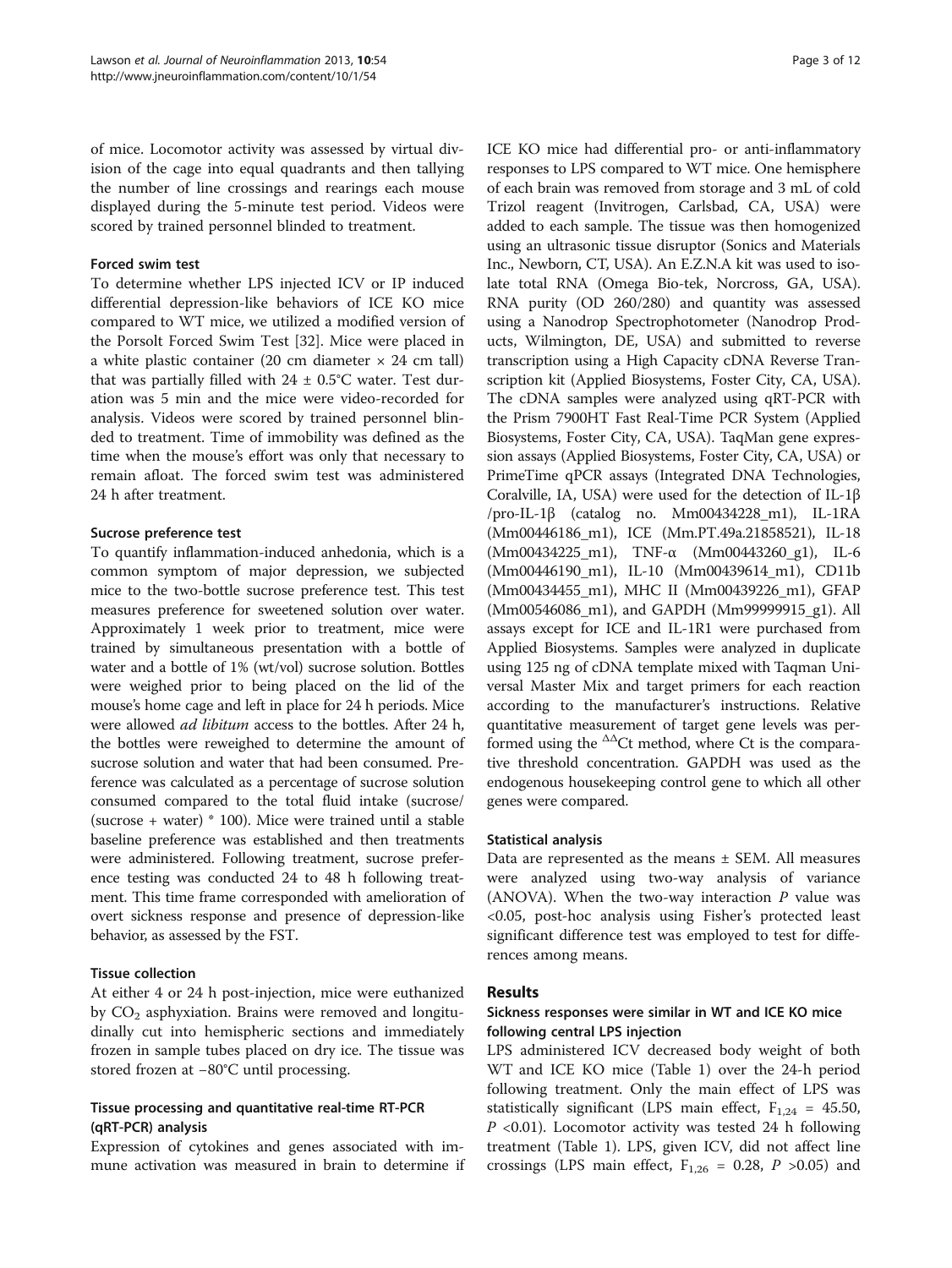<span id="page-3-0"></span>

|  |  |  |  | Table 1 Sickness response measures following ICV LPS |  |  |  |  |
|--|--|--|--|------------------------------------------------------|--|--|--|--|
|--|--|--|--|------------------------------------------------------|--|--|--|--|

|            | $\Delta$ Body weight<br>(q / 24 h) | Line crossings<br>$(* / 5 min)$ | <b>Rearings</b><br>$# / 5$ min) |
|------------|------------------------------------|---------------------------------|---------------------------------|
| WТ         | $-0.10 \pm 0.12$ <sup>a</sup>      | $62.7 \pm 5.5^{\circ}$          | $50.3 \pm 5.0^{\circ}$          |
| WT-LPS     | $-1.83 \pm 0.39^{\circ}$           | $63.3 \pm 6.5^{\circ}$          | $47.9 \pm 5.0^{\circ}$          |
| ICE KO     | $0.17 \pm 0.13$ <sup>a</sup>       | $30.0 \pm 2.6^{\rm b}$          | $25.7 + 1.9^b$                  |
| ICE KO-LPS | $-1.64 + 0.12^b$                   | $35.5 + 6.4^b$                  | $28.5 + 5.2^b$                  |

Body weight was measured at 0 and 24 h and body weight change was calculated from these measures; locomotor activity was tested 24 h after treatment. Averages within columns with different superscript letters are significantly different: P < 0.05.

rearings (LPS main effect,  $F_{1,26} = 0.002$ ,  $P > 0.05$ ) of either strain 24 h after treatment. However, ICE KO mice displayed reduced line crossings (strain main effect,  $F_{1,26}$  = 27.50, P <0.01) and rearings (strain main effect,  $F_{1,26}$  = 21.62,  $P$  <0.01) compared to WT mice. Despite the baseline difference in activity between the two strains, these responses indicate that deletion of ICE does not change the sickness response when LPS is administered centrally.

# ICE KO mice were protected from central LPS-induced depression-like behavior

To test the hypothesis that ICE KO mice would be protected from central LPS-induced depression-like behavior, we employed the FST and sucrose preference test following ICV treatment with LPS or saline. Importantly and in agreement with our hypothesis, LPS increased (strain x LPS interaction;  $F_{3,24} = 4.35$ ,  $P < 0.05$ ) immobility during the FST (Figure 1a) of WT but not ICE KO mice. Similarly, ICE KO but not WT mice maintained (strain x LPS interaction;  $F_{3,40} = 6.56$ ,  $P < 0.05$ ) their preference for a 1% sucrose solution over water following LPS treatment (Figure 1b). Taken together, these data confirm that ICE is necessary for expression of depression-like behavior following central administration of LPS.

# Steady-state expression of brain inflammatory markers declined faster in ICE KO compared to WT mice

To identify underlying substrates in ICE KO mice that are related to them being protected from ICV LPS-induced depression-like behavior, we utilized qRT-PCR to measure expression of cytokines and markers of active glia in brain collected 4 and 24 h after treatment. As expected, LPS induced ( $P \le 0.01$ ; data not shown) expression of ICE in WT mice at both time points although central LPS did not change IL-18 expression (data not shown).

To determine whether ICE deletion reduces neuroinflammation, we examined brain expression of proinflammatory cytokines (Figure [2](#page-4-0)a). LPS increased (LPS main effect;  $F_{1,22} = 91.63$ ,  $P < 0.01$ ) IL-1 $\beta$  expression in both WT and ICE KO mice at 4 h indicating that LPS induces a similar initial inflammatory response in both



strains. However, at 24 h, expression of IL-1β remained elevated (strain x LPS interaction;  $F_{3,20} = 10.09$ ,  $P < 0.01$ ) only in WT mice. LPS-treated ICE KO and WT mice had increased (LPS main effect;  $F_{1,22} = 4.36$ ,  $P < 0.01$ )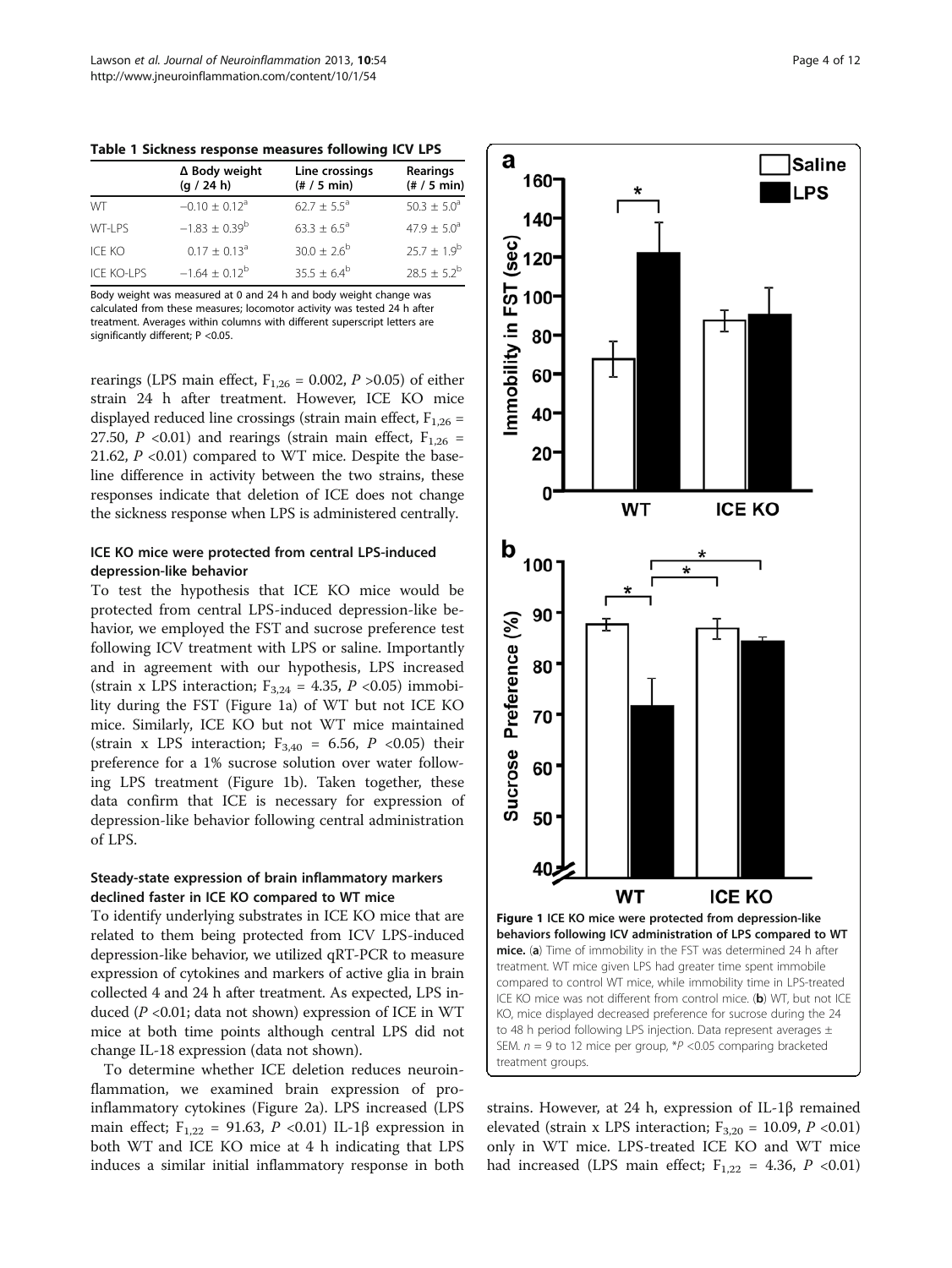<span id="page-4-0"></span>

brain expression of TNF-α mRNA at 4 h compared to controls, but TNF-α expression returned (strain x LPS interaction;  $F_{3,20} = 5.72$ ,  $P < 0.05$ ) to control levels in ICE KO mice by 24 h after treatment while TNF-α expression remained elevated in WT mice. At 4 h after

treatment, LPS induced IL-6 expression (strain  $\times$  LPS interaction;  $F_{3,20} = 10.19$ ,  $P < 0.05$ ) but the LPS response was smaller in ICE KO mice compared to LPS-treated WT mice. At 24 h, brain IL-6 expression was increased by LPS (LPS main effect;  $F_{1,22} = 5.52$ ,  $P < 0.05$ ). However,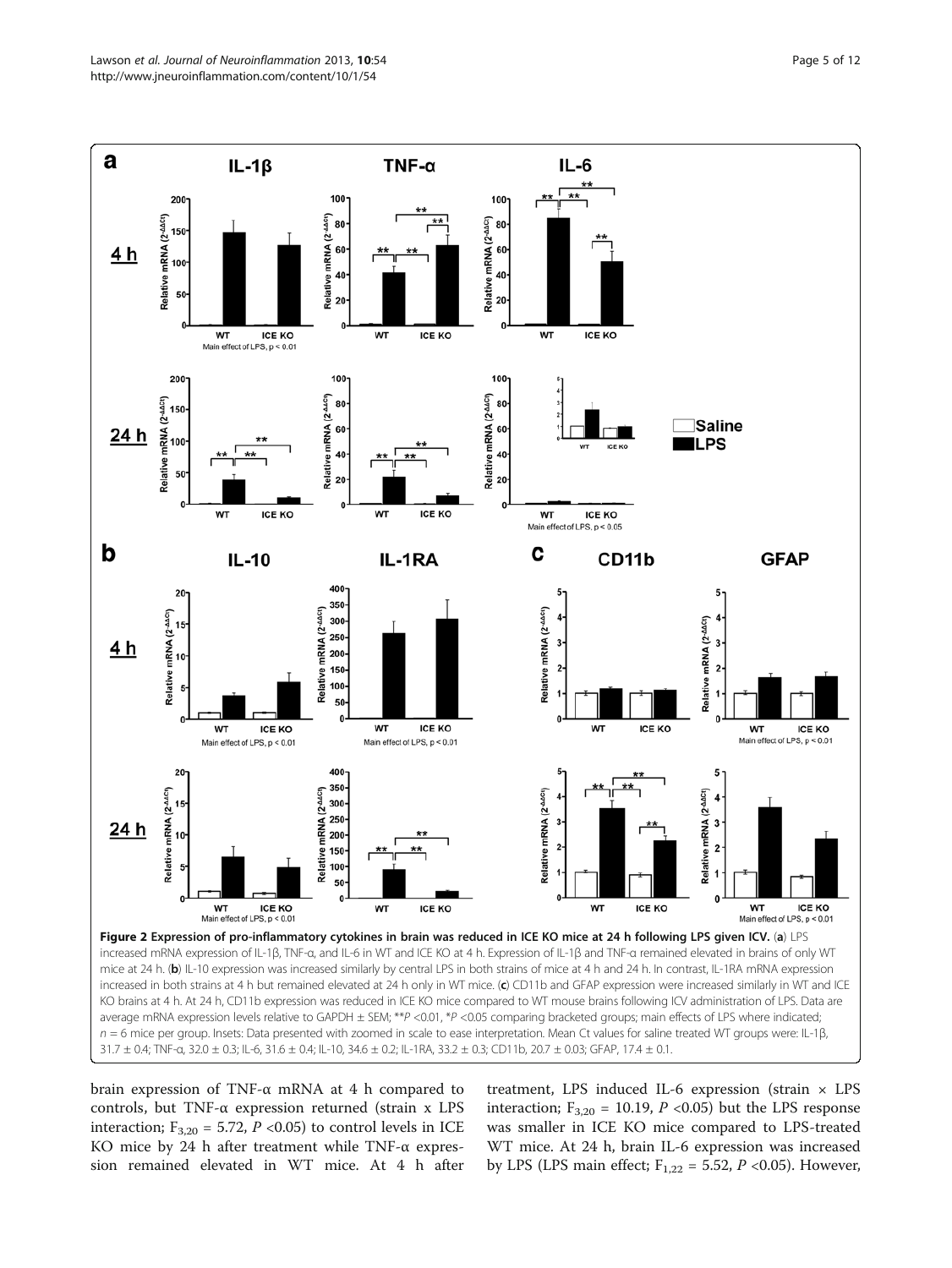ICE KO mice tended (strain x LPS interaction;  $F_{3,20}$  = 3.84,  $P = 0.06$ ) to have reduced brain IL-6 expression 24 h after ICV injection of LPS.

We examined expression of IL-10 and IL-1RA within the brain to determine if ICE deletion leads to increased expression of anti-inflammatory genes (Figure [2b](#page-4-0)). IL-10 mRNA increased similarly in both strains at 4 (LPS main effect;  $F_{1,22} = 22.38$ ,  $P < 0.01$ ) and 24 h (LPS main effect;  $F_{1,22} = 16.00, P \le 0.01$ ) after treatment. IL-1RA, which is an IL-1β-signaling antagonist, was increased (LPS main effect;  $F_{1,22} = 66.24$ ,  $P < 0.01$ ) in both strains in response to central LPS. However, in agreement with IL-1β data, IL-1RA remained elevated (strain x LPS interaction;  $F_{3,20} = 13.10$ , P <0.01) only in LPS-treated WT mice at 24 h.

Consistent with reductions in pro-inflammatory cytokine expression, the expression of genes associated with glial activation was diminished in LPS-treated ICE KO mice compared to LPS-treated WT mice (Figure [2c](#page-4-0)). CD11b expression was not influenced by LPS 4 h after treatment but was significantly lower (strain x LPS interaction;  $F_{3,20}$  = 8.55, P <0.01) in LPS-treated ICE KO mice compared to LPS-treated WT mice at 24 h. LPS increased (LPS main effect;  $F_{1,22} = 24.65$ ,  $P < 0.01$ ) expression of the astrocyte activation marker GFAP at 4 h post treatment in both strains of mice. ICE KO mice tended to have lower expression (strain x LPS interaction;  $F_{1,22} = 3.87$ ,  $P = 0.06$ ) of GFAP at 24 h.

The similar expression of cytokines in the brains of ICE KO and WT mice at 4 h agrees with their similar sickness response. The reduced cytokine expression in the brains of ICE KO mice compared to WT mice, at 24 h, coincides with the lack of depression-like behaviors following ICV LPS of ICE KO mice, indicating that central cytokines are involved in depression-like behaviors associated with neuroinflammation.

#### Systemic LPS administration induced a similar sickness response in ICE KO and WT mice

To determine if sickness responses are similar in ICE KO and WT mice following peripheral administration of LPS, body weight was recorded immediately prior to and 24 h after treatment in both strains of mice (Table 2). Change in body weight was calculated and used as one index of sickness following systemic LPS challenge. Both ICE KO and WT mice treated with LPS displayed reduced (LPS main effect;  $F_{1,45} = 692.01$ ,  $P < 0.01$ ) body weight at 24 h post treatment. ICE KO and WT mice had similar sickness response following IP LPS challenge, indicating that ICE deletion does not prevent sickness response to systemic LPS. Locomotor activity was also tested in all mice 24 h post-treatment (Table 2). WT but not ICE KO mice treated with LPS had a reduced (strain x LPS interaction;  $F_{3,43} = 10.56$ ,  $P < 0.01$ ) number of line crossings and rearing in this locomotor

| Table 2 Sickness response measures following IP LPS |  |  |  |
|-----------------------------------------------------|--|--|--|
|-----------------------------------------------------|--|--|--|

|            | ∆ Body weight<br>(q / 24 h)   | Line crossings<br>$(* / 5 min)$ | <b>Rearings</b><br>$(* / 5 min)$ |
|------------|-------------------------------|---------------------------------|----------------------------------|
| <b>WT</b>  | $-0.02 \pm 0.11$ <sup>a</sup> | $60.3 \pm 5.6^{\circ}$          | $42.9 \pm 5.0^{\circ}$           |
| WT-LPS     | $-2.84 \pm 0.09^{\rm b}$      | $36.8 \pm 6.5^{b}$              | $26.9 \pm 3.0^{b}$               |
| ICE KO     | $-0.09 \pm 0.10^a$            | $35.6 \pm 3.8^{\rm b}$          | $27.0 \pm 3.0^{\rm b}$           |
| ICE KO-LPS | $-2.82 + 0.12^b$              | $36.9 + 2.6^{b}$                | $25.2 + 2.4^b$                   |

Body weight was measured at 0 and 24 h and body weight change was calculated from these measures; locomotor activity was tested 24 h after treatment. Averages within columns with different superscript letters are significantly different: P <0.05.

activity test compared to saline treated controls. As observed in the central LPS studies, ICE KO mice, regardless of treatment, had fewer line crossing and rearings compared to saline-treated WT mice  $(P < 0.01)$ . ICE KO mice appear to be recovered from reductions in locomotor activity following systemic LPS, although their loss of body weight is similar.

#### Peripheral LPS increased FST immobility and decreased sucrose preference of both WT and ICE KO mice

To test the hypothesis that ICE KO mice would not be protected from systemic LPS-induced depression-like behavior, we submitted both strains of mice to FST and sucrose preference test following IP administration of LPS or saline. During the FST, LPS increased (LPS main effect;  $F_{1,45} = 10.33$ ,  $P < 0.01$ ) time of immobility similarly of both WT and ICE KO mice (Figure [3a](#page-6-0)). To determine whether ICE KO mice developed an anhedonic response, preference for a 1% sucrose solution from 24 to 48 h post treatment was quantified (Figure [3b](#page-6-0)). Both WT and ICE KO mice treated IP with LPS had reduced (LPS main effect;  $F_{1,22} = 4.76$ ,  $P \le 0.05$ ) sucrose preference. These data confirm our hypothesis that deletion of ICE does not protect against depression-like behavior following systemic administration of LPS.

# A peripheral LPS challenge increased expression of proinflammatory cytokines and glial activation markers similarly in the brains of both WT and ICE KO mice

To evaluate whether LPS increased steady-state expression of mRNA for inflammatory mediators similarly in WT and ICE KO mice, qRT-PCR was used to quantify mRNA expression in brain after IP treatment with LPS or saline. Consistent with data from the central LPS studies, ICE expression was increased ( $P < 0.05$ ) at 4 and 24 h by LPS in WT mice only. Interestingly, systemic LPS increased (LPS main effect;  $F_{1,21} = 5.53$ ,  $P < 0.05$ ) brain IL-18 expression in both strains at 4 h but not at 24 h ( $P > 0.1$ ; data not shown). Systemic LPS (Figure [4](#page-7-0)a) similarly increased (LPS main effect;  $F_{1,21} = 127.96$ ,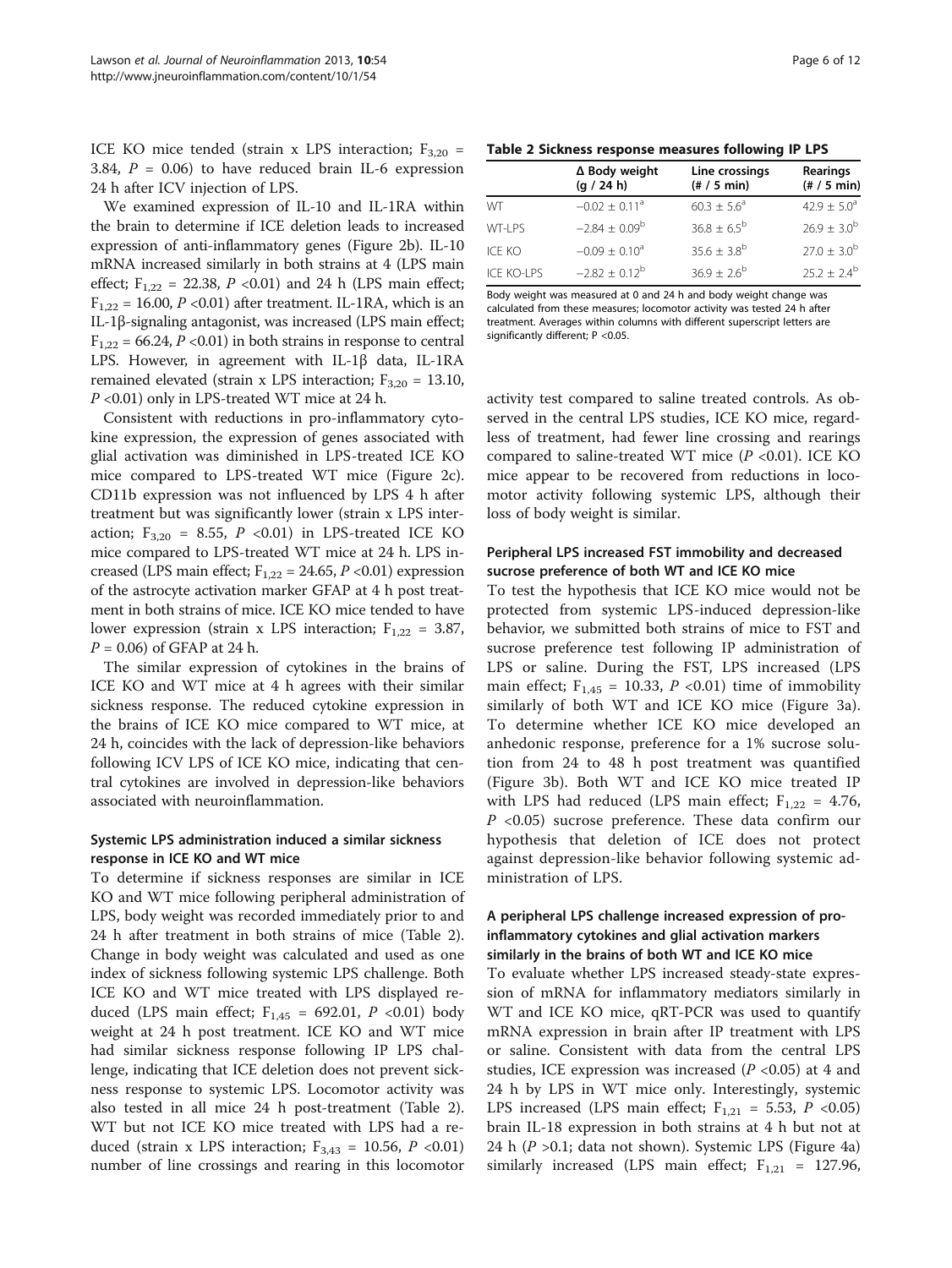<span id="page-6-0"></span>

P <0.01) brain expression of IL-1β in both WT and ICE KO mice at 4 h after treatment. However at 24 h, ICE KO mice had lower (strain x LPS interaction;  $F_{3,19}$  = 6.58, P <0.05) IL-1β expression relative to LPS-treated WT mice 24 h after treatment. In contrast to central LPS-treated ICE KO mice, IL-1β remained elevated in systemic LPS-treated ICE KO mice relative to controls.

Systemic LPS increased brain TNF-α (LPS main effect;  $F_{1,21}$  = 192.89, P < 0.01) and IL-6 (LPS main effect;  $F_{1,21}$ = 41.72,  $P$  <0.01) expression at 4 h. TNF-α expression remained elevated (LPS  $F_{1,21} = 121.70$ ,  $P < 0.01$ ) at 24 h, while IL-6 was reduced (LPS main effect;  $F_{1,21} = 5.68$ ,  $P \leq 0.05$ ) in both strains of mice. Importantly, there were no strain differences in TNF-α or IL-6 expression.

Brain expression of IL-10 and IL-1RA was measured to determine whether these transcripts were similar in ICE KO and WT mice treated with systemic LPS (Figure [4](#page-7-0)b). Four hours following an IP injection of LPS, IL-10 (strain x LPS interaction;  $F_{3,19} = 6.83$ ,  $P < 0.05$ ) and IL-1RA (strain x LPS interaction;  $F_{3,19} = 6.83$ ,  $P < 0.05$ ) expression were greater in ICE KO mice compared to LPS-treated WT mice. By 24 h, both strains had similar increases (LPS main effect;  $F_{1,21} = 68.83$ ,  $P < 0.01$ ) in brain IL-10. However, LPS-induced IL-1RA expression was lower (strain × LPS interaction;  $F_{3,19} = 7.34$ ,  $P < 0.05$ ) in ICE KO than WT mice at 24 h after treatment but still remained elevated compared to control mice.

To determine if ICE influenced activation of glia in response to systemic LPS, we measured expression of microglia and astrocyte activation markers in brain (Figure [4](#page-7-0)c). LPS induced CD11b (LPS main effect;  $F_{1,21} = 200.97$  $P$  <0.01) expression similarly in both ICE KO and WT mice at 24 h only. Brain GFAP expression was increased similarly at 4 h (LPS main effect;  $F_{1,21} = 9.06$ ,  $P < 0.01$ ) and 24 h (LPS main effect;  $F_{1,21} = 96.48$ ,  $P < 0.01$ )in both strains following peripheral LPS treatment. These data indicate that glial activation is similar in both ICE KO and WT following systemic LPS, unlike what was observed in ICE KO mice following central injection of LPS.

With the exception of IL-1β and IL-1RA expression, both ICE KO and WT mice have similar expression of genes in the brain that are associated with inflammation following systemic LPS. These gene expression data agree well with the induction of a similar depression-like behavior in both strains following systemic LPS.

# **Discussion**

We previously demonstrated that ICE KO mice are resistant to central LPS-induced reduction in food intake [\[24](#page-10-0)] and feeding behavior [\[23](#page-10-0)]. However, ICE KO mice lack this protection following systemic LPS administration [[23](#page-10-0)] although they are protected against peripheral endotoxic shock induced by higher doses of LPS [[33](#page-11-0)]. These findings suggested that there is a distinction between responses elicited by an activation of the central innate immune system versus the peripheral immune system. Given the more recent data showing that IL-1 is critically involved in the development of depression-like behaviors [\[10,16](#page-10-0)[,34,35\]](#page-11-0), these findings stimulated us to test the hypothesis that ICE KO mice might be protected from central but not peripheral LPS-induced depression-like behaviors. To our knowledge,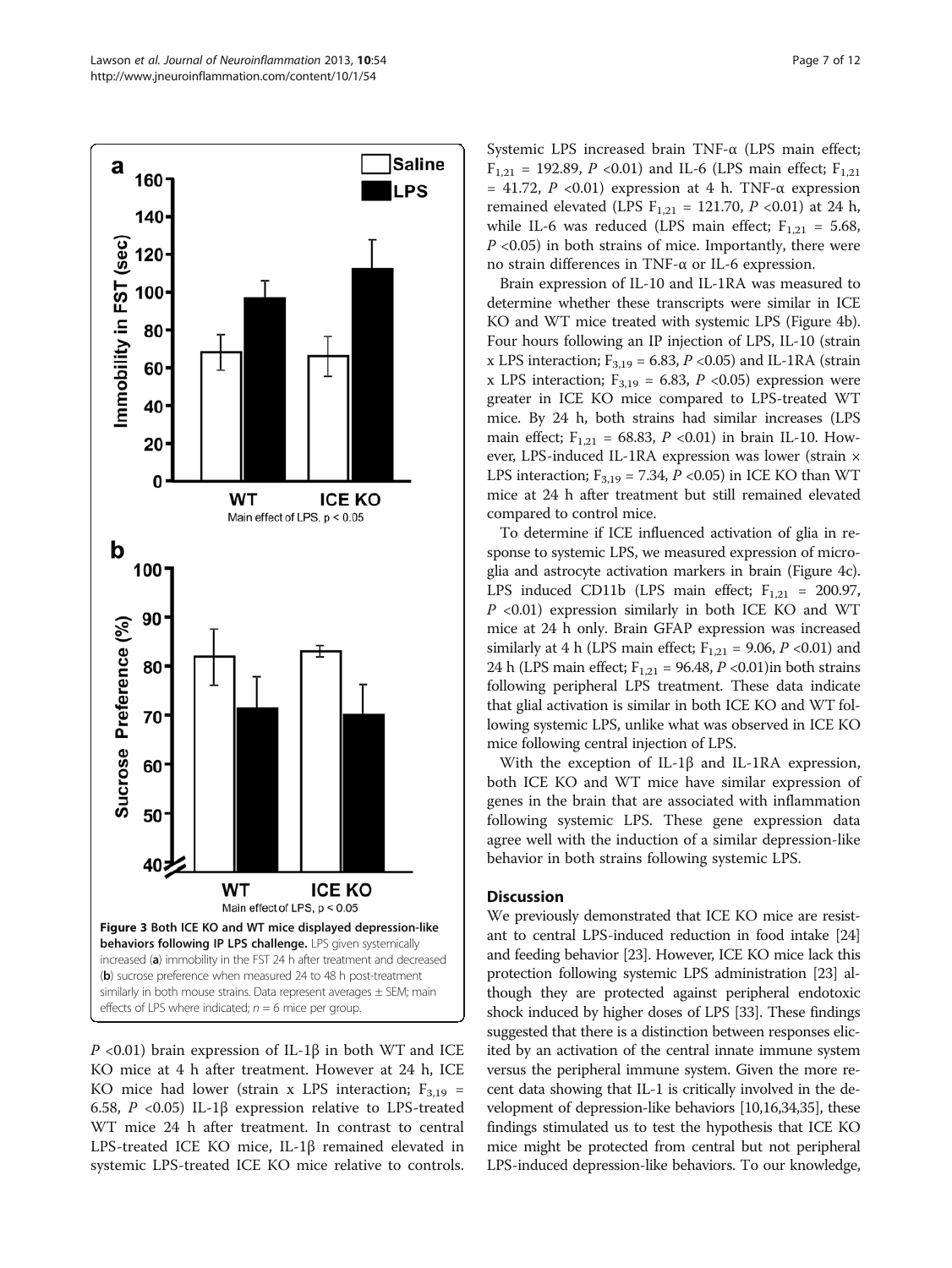<span id="page-7-0"></span>

we are now the first to report that ICE is required for development of depression-like behavior following a central, but not systemic, LPS challenge.

ICE is a cysteine protease and is the enzyme principally responsible for cleavage of two critical pro-inflammatory

cytokines, pro-IL-1β and pro-IL18, from their inactive precursors to their mature active secreted forms. ICE is constitutively present within cells as an inactive precursor colocalizing with a group of proteins that collectively form the inflammasome. Inflammasomes contain nucleotide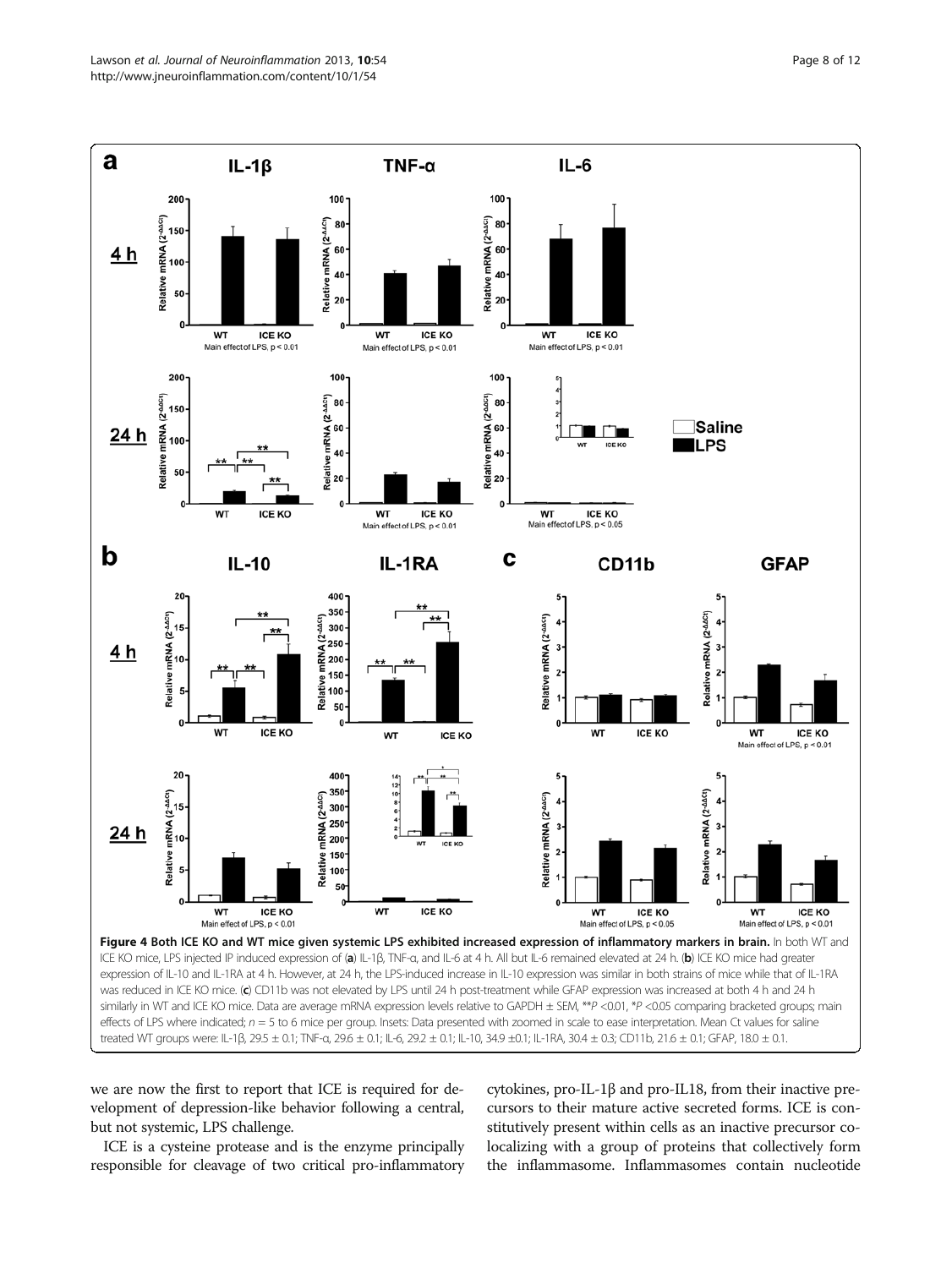and oligomerization domain-like receptor (NLR) family proteins that act as intracellular receptors for pathogenassociated molecular patterns (PAMPs) or dangerassociated molecular patterns (DAMPs) in a similar fashion as the widely recognized toll-like receptors [\[22,](#page-10-0)[36,37](#page-11-0)]. Following recognition of PAMPs and DAMPs by NLRs, there is a transient increase in ICE activity [[20](#page-10-0)]. The precise mechanism by which LPS can directly activate inflammasomes and ICE activity has not been fully elucidated. However, LPS-induced upregulation of ICE expression has largely been shown to occur in cells of the myeloid lineage such as central microglia [[18\]](#page-10-0) and peripheral monocytes/macrophages [\[19\]](#page-10-0). We confirmed that ICE expression in the brain was upregulated by both central and peripheral LPS in WT mice.

ICE activity has substantial influence over behavioral responses during inflammation, presumably through its role in processing inactive IL-1β [\[20](#page-10-0)]. Genetic deletion of ICE decreases LPS-induced IL-1β secretion [\[33](#page-11-0)]. It has been well established that IL-1β activates the hypothalamic-pituitary-adrenal axis and induces behavioral changes associated with sickness and depression, such as anhedonia, disruption of sleep, cognitive disturbances, temperature disregulation, and consumption of food [[9,26,27\]](#page-10-0). Our findings indicate a prominent role for central ICE during inflammation-induced depression. These new data are in in agreement with recent work that has demonstrated a role for IL-1ß in the development of depression-like behavior utilizing a variety of models. Chronic exposure to IL-1β diminished sucrose preference and social exploration; which are indicative of the depressive symptoms of anhedonia and social withdrawal, respectively [\[10,28](#page-10-0)]. Chronic mild stress (CMS) of mice not only elevates IL-1β levels but also results in depression-like symptoms, including a decrease in sucrose preference (to the point of aversion) and decreased social exploration. These symptoms are dependent on IL-1β as either type 1 IL-1 receptor (IL-1R) deficiency or the injection of IL-1 receptor antagonist (IL-1RA) block the effect of CMS [[10\]](#page-10-0). Similarly, several other studies using models of CMS, chronic unpredictable stress (CUS), chronic pain, and ischemic stroke have demonstrated that reducing IL-1 signaling blocks depression-like behaviors including reduced sucrose preference and increased immobility time in the FST [[16,](#page-10-0)[34](#page-11-0),[35](#page-11-0)]. Similar CUS causes mice to display decreased preference for sucrose solution compared to unstressed mice, and this anhedonic response is blocked by ICV administration of IL-1RA [\[34](#page-11-0)]. This later finding is important as it illustrates that IL-1β activity within the brain is required for the development of depression-like behavior. Chronic pain has also been linked to depression with a possible cause and effect relationship [[38](#page-11-0),[39](#page-11-0)]. Moreover, IL-1 has been extensively

examined for its role in mediating symptoms of neuropathic pain (reviewed in [\[40](#page-11-0)]). Utilizing the spared nerve injury model of chronic pain, increased time of immobility during the FST was blocked by central administration of IL-1RA into the lateral ventricle. Middle cerebral artery occlusion, which is a model of ischemic stroke, leads to a robust induction of brain IL-1β expression and IL-1 signaling in this model plays an important role in poststroke depression as evidenced by a reduction in sucrose consumption that is blocked when mice are treated with an ICV injection of IL-1RA [[35\]](#page-11-0). All of these studies established that brain IL-1 signaling is of significant importance for mediating depression-like behaviors since each model targeted IL-1 signaling in the brain. All of these results are in agreement with the new findings reported here that deletion of ICE blocks the LPS-induced increase in FST immobility and decrease in sucrose preference only when LPS is administered centrally. Clearly, non-ICE dependent mechanisms for depression-like behavior remain functional when LPS is administered peripherally.

Despite reduced IL-1β secretion, ICE KO mice have similar a sickness response compared to WT mice in terms of loss of body weight following both systemic and central LPS challenges. This lack of attenuation of the sickness response is not surprising since IL-1R1 knockout mice also lose body weight similar to WT mice when treated with ICV or IP LPS [\[41](#page-11-0)]. Further, inhibiting IL-1 signaling with ICV or IP administration of IL-1RA is not sufficient to block body weight loss in LPS treated rats [[42\]](#page-11-0). It was postulated several years ago that LPS-induced sickness behaviors require the presence of either TNF-α or IL-1β, but when IL-1 signaling is absent, TNF-α assumes a more prominent role [[41\]](#page-11-0). This postulate is consistent with the present findings that both WT and ICE KO mice displayed elevated TNF-α expression in the brain following LPS. Therefore, similar degrees of sickness behavior following LPS injection in WT and ICE KO mice is consistent with the known pleiotropic properties of both IL-1β and TNF-α.

Unexpectedly, ICE KO mice had reduced locomotor activity as assessed by the number of line crossings and rearings compared to WT mice. A possible explanation for reduced exploratory behavior measured in ICE KO mice is increased anxiety in these mice. Exploratory behavior is often used as an important screening tool for anxiety-like behavior [\[43\]](#page-11-0). We cannot rule out the possibility that reduced locomotor activity exhibited by ICE KO mice is indicative of an anxiogenic phenotype but our experiments were not designed to properly test this possibility. However, it is important to note that locomotor activity of ICE KO mice 24 h after LPS was unaffected by either central or systemic LPS challenge. We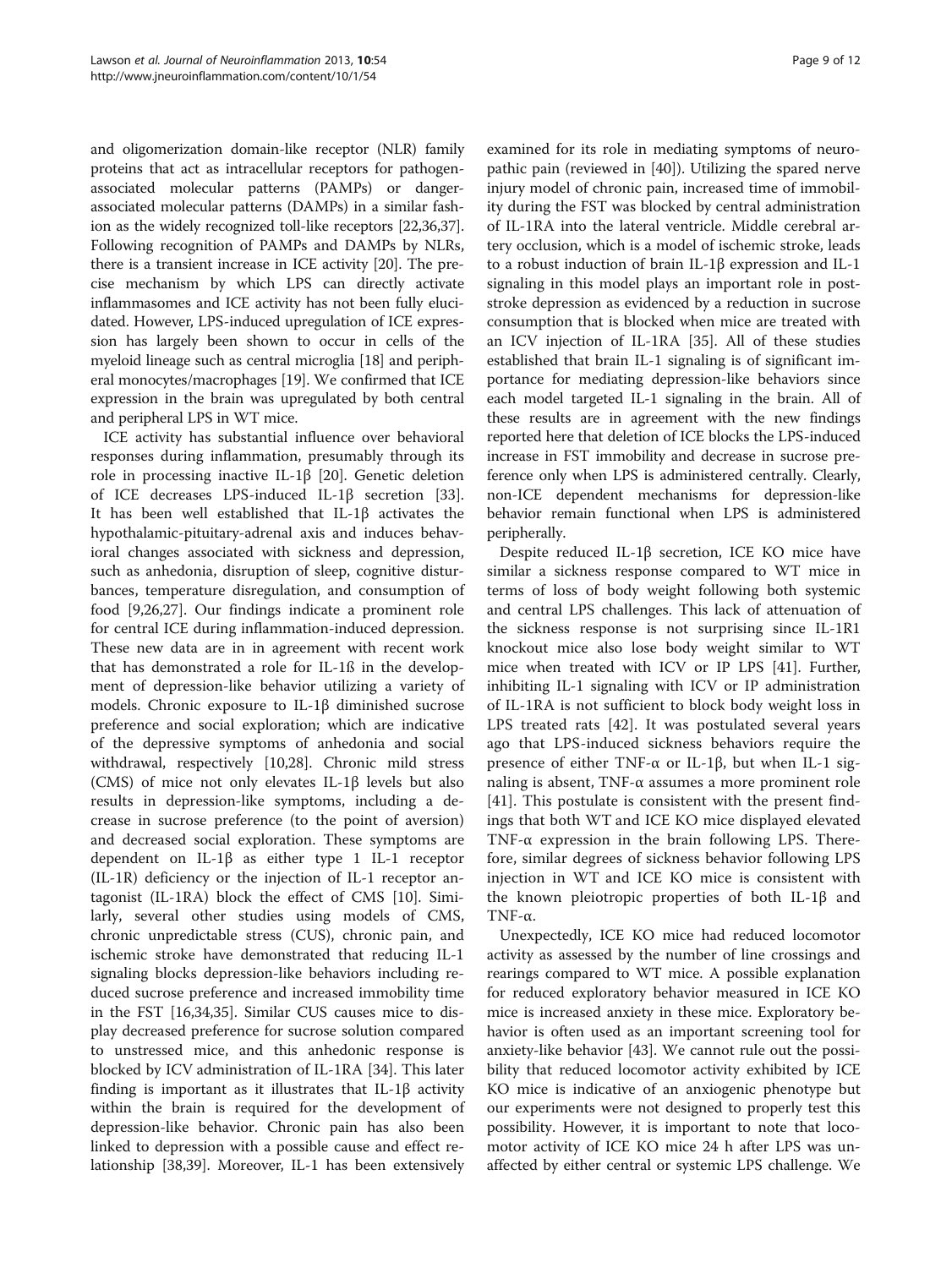interpret these data to suggest that ICE KO mice display a more rapid recovery from sickness behavior compared to WT mice. Again, testing this possibility was not the focus of our experiments. Importantly for the current body of work, the decrease in locomotor activity did not translate into an elevated time of immobility during the FST. The equal time of immobility of saline-treated WT and ICE KO mice during this test indicates that reduced locomotor activity was not due to depression-like behavior and that differences in performance during the FST did not result from a motor deficit. However, as ICE inhibitors may draw increasing interest as treatments for inflammation-associated diseases, it will be important to evaluate different alterations for other ICE-dependent behaviors.

Cytokine signals are propagated diffusely throughout the brain following an initial immune stimulation. This propagation occurs primarily by the induction of additional IL-1ß and other pro-inflammatory cytokines in brain resident cells including microglia [\[44](#page-11-0)-[48\]](#page-11-0). Despite having reduced IL-1β secretion in response to LPS [\[33](#page-11-0)], ICE KO mice still develop depression-like behavior following systemic but not central LPS administration. This finding alludes to compensatory actions of other peripheral cytokines to induce inflammatory mediators within brain despite the deficiency in mature IL-1β, or a lack of peripheral IL-1ß involvement in peripherally induced depression-like behaviors. In our experiments, both WT and ICE KO mice displayed increased early (4 h) expression of brain IL-1β, TNF-α and IL-6 following both systemic and central LPS. At 24 h, brain IL-1β and TNF-α were no longer elevated in central LPS-treated ICE KO compared to saline-treated ICE KO mice even though expression of these genes remained elevated in LPStreated WT mice. In our model, the reduced induction of IL-1β mRNA expression following LPS treatment likely results from a quicker extinguishing of the feedforward cytokine signaling, in agreement with data demonstrating that IL-1β induces its own expression and the expression of TNF-α and IL-6 within brain [[49,50\]](#page-11-0). This was in contrast to what was observed following systemic LPS because most inflammatory mediators that we measured were increased similarly in WT and ICE KO mice. In contrast, TNF-α expression remained elevated at 24 h following systemic LPS administration in both WT and ICE KO mice. This finding indicates that even in the absence of IL-1ß secretion, TNF-α may mediate depressionlike behavior because its absence in the brain at 24 h in ICV-treated ICE KO mice corresponds to a lack of depression-like behavior and its continued presence at 24 h in ICV-LPS WT, IP-LPS WT, and IP-LPS ICE KO mice corresponds to the presence of depression-like behaviors. A role for TNF-α in depression-like behavior has been directly shown. Even extremely low doses of TNF-α

administered ICV causes depression-like behavior as assessed as increased time of immobility during both the FST and tail suspension test [\[51\]](#page-11-0). In addition, TNF-R1 deficient mice and mice treated with a neutralizing antibody to TNF-α had a decreased time of immobility during the FST, indicating an anti-depressant response. This study supports work showing that TNF receptor deficient mice have lower immobility during the FST, again indicating an anti-depressant response. The TNF receptor deficient mice also have increased consumption of a sucrose solution, indicative of an anhedonic response mediated by TNF- $\alpha$  [[52](#page-11-0)]. In further support of a role for TNF- $\alpha$  in depression, human patients afflicted with plaque psoriasis showed significant improvement in Beck Depression Inventory and Hamilton Rating Score for depression when treated with the TNF neutralizing drug Etanercept [[53](#page-11-0)]. Patients treated with Etanercept showed significant improvement in sexual function, sleep, irritability, and other symptoms of depression that impacted quality of life compared to patients receiving placebo. These data indicate that TNF- $\alpha$  is probably involved in mediating depressionlike behaviors. Together with our current data, we hypothesize that in the absence of IL-1ß, depression-like behavior is present only when central TNF-α expression is elevated following the LPS challenge.

Expression of IL-10 and IL-1RA in the brain remain elevated in ICE KO and WT mice following systemic LPS exposure at 24 h. This was not the case following central LPS, further supporting a role for IL-1β in a sustained brain inflammatory response. Compensatory actions of other cytokines such as TNF- $\alpha$  [[54\]](#page-11-0) contribute to peripheral immune activation cascades when IL-1 action is lost. We also found that ICE KO mice have decreased mRNA expression of genes associated with microglia and astrocyte activation, CD11b and GFAP, following central LPS treatment. We interpret these findings as evidence that IL-1β is important for maintaining activation of glial cells in response to neuroinflammation. Indeed, reduced cytokine expression observed in ICE KO following central LPS is reflective of reduced glial cell activation. We are intrigued by our finding that brain MHCII expression was not different between ICE KO and WT mice following central LPS (data not shown) as this may indicate a less prominent role for IL-1β to induce an antigen presenting phenotype in microglia. Based on these data, our results add to evidence that ICE and subsequently IL-1ß signaling plays a necessary role for initiating and sustaining a full inflammatory response within the brain that manifests behaviors associated with depression.

## Conclusions

To our knowledge, we are first to report that ICE KO mice are protected from central LPS-induced depression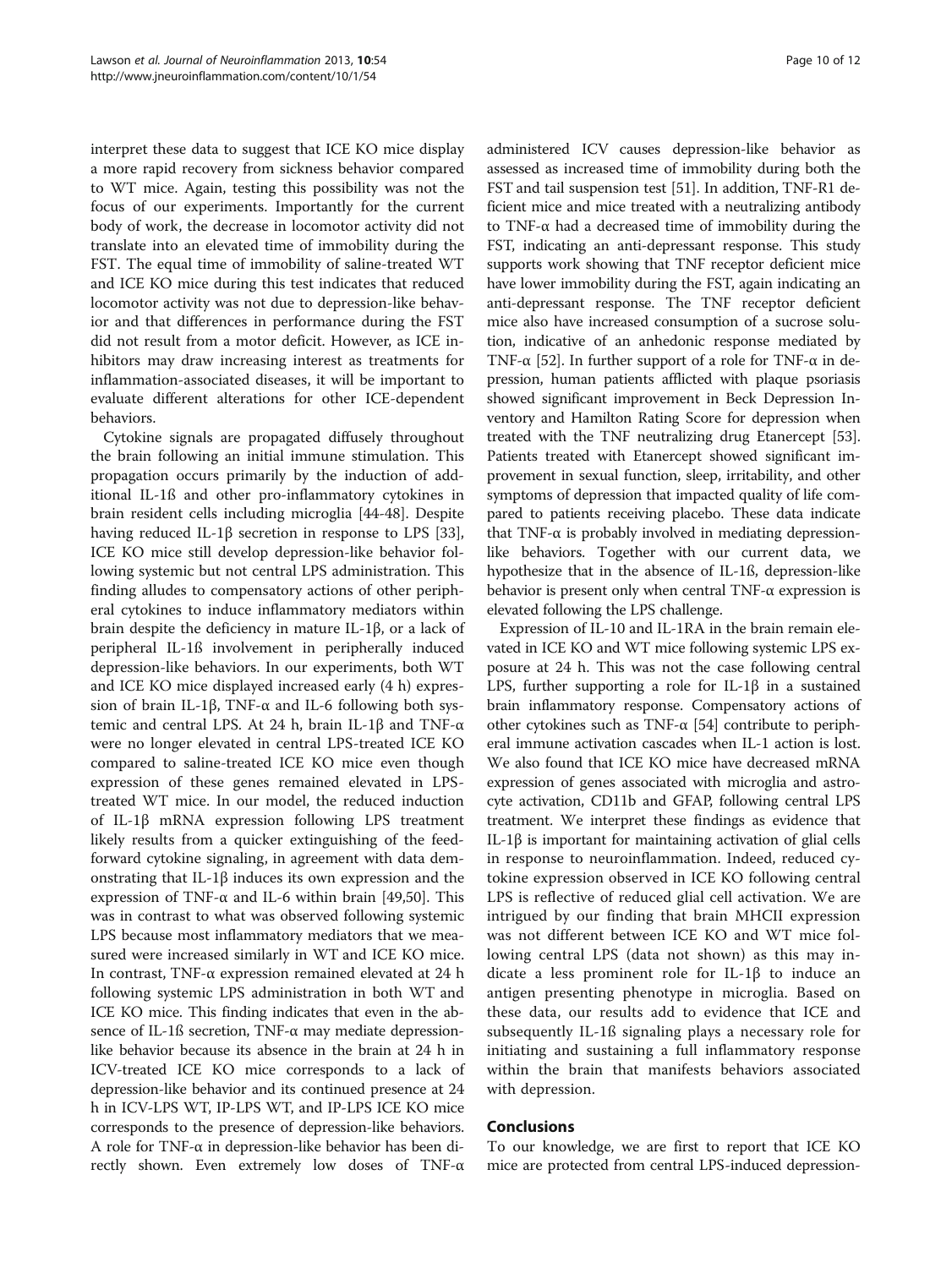<span id="page-10-0"></span>like behavior. Deletion of ICE has a significant impact on the inflammatory profile in brain following ICV LPS but essentially no effect on the brain following a peripheral LPS challenge. We propose that targeting of ICE represents a potential therapeutic target directed at treating neuroinflammation-dependent comorbid depression.

#### Abbreviations

CD-11b: Cluster of differentiation molecule 11b; CMS: Chronic mild stress; CUS: Chronic unpredictable stress; DAMP: Damage associated molecular pattern; FST: Forced swim test; GFAP: Glial fibrillary acidic protein; ICE: Interleukin-1 Beta converting enzyme; ICV: Intracerebroventricular; IL-18: Interleukin 18; IL-1β: Interleukin-1 beta; IL-1RA: Interleukin-1 receptor antagonist; IL-6: Interleukin 6; IL-10: Interleukin 10; IP: Intraperitoneal; KO: Knockout; LPS: Lipopolysaccharide; MHCII: Major histocompatibility complex 2; NLR: Nucleotide oligomerization domain receptor; PAMP: Pathogen associated molecular pattern; qRT-PCR: Quantitative realtime reverse transcription polymerase chain reaction; TNF-α: Tumor necrosis factor alpha; WT: Wild type.

#### Competing interests

All authors declare that they have no conflicts of interest for any data presented in this paper. Keith W. Kelley has received an honorarium from Astra-Zeneca.

#### Authors' contributions

MAL conceived of the study, formulated the design of the studies, carried out the execution and analysis of these studies, and drafted the manuscript. RHM participated in formulating the design of the studies and interpretation of results and helped to draft the manuscript. KWK participated in formulating the design of the studies and interpretation of results and helped to draft the manuscript. All authors have read and approved the final version of the manuscript.

#### Acknowledgements

Supported by NIH to KWK (AG029573) and RHM (MH083767). Special thanks to Sara Kessel and Lynsie Bane for analyzing behavior videos.

#### Author details

<sup>1</sup>Neuroscience Program, University of Illinois at Urbana-Champaign, Urbana, IL, USA. <sup>2</sup>Integrative Immunology and Behavior Program, Department of Animal Sciences, University of Illinois at Urbana-Champaign, Urbana, IL, USA. <sup>3</sup>Department of Pathology, Colleges of ACES and Medicine, University of Illinois at Urbana-Champaign, Urbana, IL, USA.

#### Received: 28 January 2013 Accepted: 17 April 2013 Published: 1 May 2013

#### References

- 1. Smith RS: The macrophage theory of depression. Medical hypotheses 1991, 35:298–306.
- 2. Beumer W, Gibney SM, Drexhage RC, Pont-Lezica L, Doorduin J, Klein HC, Steiner J, Connor TJ, Harkin A, Versnel MA, Drexhage HA: The immune theory of psychiatric diseases: a key role for activated microglia and circulating monocytes. J Leukoc Biol 2012, 92:959–975.
- 3. Raison CL, Miller AH: Is depression an inflammatory disorder? Curr Psychiatry Rep 2011, 13:467–475.
- 4. Bodenheimer T, Chen E, Bennett HD: Confronting the growing burden of chronic disease: can the U.S. health care workforce do the job? Health Aff 2009, 28:64–74.
- 5. Moussavi S, Chatterji S, Verdes E, Tandon A, Patel V, Ustun B: Depression, chronic diseases, and decrements in health: results from the World Health Surveys. Lancet 2007, 370:851–858.
- 6. Hindle JV: Ageing, neurodegeneration and Parkinson's disease. Age Ageing 2010, 39:156–161.
- 7. Brookmeyer R, Johnson E, Ziegler-Graham K, Arrighi HM: Forecasting the global burden of Alzheimer's disease. Alzheimers Dement 2007, 3:186–191.
- 8. Catena-Dell'Osso M, Bellantuono C, Consoli G, Baroni S, Rotella F, Marazziti D: Inflammatory and neurodegenerative pathways in depression: a new avenue for antidepressant development? Curr Med Chem 2011, 18:245–255.
- 9. Rothwell NJ, Luheshi GN: Interleukin 1 in the brain: biology, pathology and therapeutic target. Trends Neurosci 2000, 23:618–625.
- 10. Goshen I, Kreisel T, Ben-Menachem-Zidon O, Licht T, Weidenfeld J, Ben-Hur T, Yirmiya R: Brain interleukin-1 mediates chronic stress-induced depression in mice via adrenocortical activation and hippocampal neurogenesis suppression. Mol Psychiatry 2008, 13:717–728.
- 11. O'Connor JC, Lawson MA, Andre C, Moreau M, Lestage J, Castanon N, Kelley KW, Dantzer R: Lipopolysaccharide-induced depressive-like behavior is mediated by indoleamine 2,3-dioxygenase activation in mice. Mol Psychiatry 2009, 14:511–522.
- 12. O'Connor JC, Andre C, Wang Y, Lawson MA, Szegedi SS, Lestage J, Castanon N, Kelley KW, Dantzer R: Interferon-gamma and tumor necrosis factor-alpha mediate the upregulation of indoleamine 2,3-dioxygenase and the induction of depressive-like behavior in mice in response to bacillus Calmette-Guerin. J Neurosci 2009, 29:4200–4209.
- 13. Maes M, Song C, Yirmiya R: Targeting IL-1 in depression. Expert Opin Ther Targets 2012, 16:1097–1112.
- 14. Miller AH, Maletic V, Raison CL: Inflammation and its discontents: the role of cytokines in the pathophysiology of major depression. Biol Psychiatry 2009, 65:732–741.
- 15. Dinarello CA: Interleukin-1 in the pathogenesis and treatment of inflammatory diseases. Blood 2011, 117:3720–3732.
- 16. Norman GJ, Karelina K, Zhang N, Walton JC, Morris JS, Devries AC: Stress and IL-1beta contribute to the development of depressive-like behavior following peripheral nerve injury. Mol Psychiatry 2010, 15:404–414.
- 17. Levine J, Barak Y, Chengappa KN, Rapoport A, Rebey M, Barak V: Cerebrospinal cytokine levels in patients with acute depression. Neuropsychobiology 1999, 40:171–176.
- 18. Yao J, Johnson RW: Induction of interleukin-1 beta-converting enzyme (ICE) in murine microglia by lipopolysaccharide. Brain Res Mol Brain Res 1997, 51:170–178.
- 19. Li P, Allen H, Banerjee S, Seshadri T: Characterization of mice deficient in interleukin-1 beta converting enzyme. J Cell Biochem 1997, 64:27–32.
- 20. Franchi L, Eigenbrod T, Munoz-Planillo R, Nunez G: The inflammasome: a caspase-1-activation platform that regulates immune responses and disease pathogenesis. Nat Immunol 2009, 10:241–247.
- 21. Maslanik T, Mahaffey L, Tannura K, Beninson L, Greenwood BN, Fleshner M: The inflammasome and Danger Associated Molecular Patterns (DAMPs) are implicated in cytokine and chemokine responses following stressor exposure. Brain Behav Immun 2012, 28:54–62.
- 22. Fleshner M: Stress-evoked sterile inflammation, danger associated molecular patterns (DAMPs), microbial associated molecular patterns (MAMPs) and the inflammasome. Brain Behav Immun 2013, 27:1–7.
- 23. Burgess W, Gheusi G, Yao J, Johnson RW, Dantzer R, Kelley KW: Interleukin-1beta-converting enzyme-deficient mice resist central but not systemic endotoxin-induced anorexia. Am J Physiol 1998, 274:R1829-R1833.
- 24. Yao JH, Ye SM, Burgess W, Zachary JF, Kelley KW, Johnson RW: Mice deficient in interleukin-1beta converting enzyme resist anorexia induced by central lipopolysaccharide. Am J Physiol 1999, 277:R1435-R1443.
- 25. Besedovsky HO, del Rey A: Interactions between immunological cells and the hypothalamus pituitary-adrenal axis: an example of neuroendocrine immunoregulation. Recenti Prog Med 1988, 79:300–304.
- 26. Besedovsky HO, del Rey A: The cytokine-HPA axis feed-back circuit. Z Rheumatol 2000, Suppl 2:II/26–II/30.
- 27. Goshen I, Yirmiya R: Interleukin-1 (IL-1): a central regulator of stress responses. Front Neuroendocrinol 2009, 30:30–45.
- 28. Nestler EJ, Hyman SE: Animal models of neuropsychiatric disorders. Nat Neurosci 2010, 13:1161–1169.
- 29. Kuida K, Lippke JA, Ku G, Harding MW, Livingston DJ, Su MS, Flavell RA: Altered cytokine export and apoptosis in mice deficient in interleukin-1 beta converting enzyme. Science 1995, 267:2000–2003.
- 30. Lawson MA, Kelley KW, Dantzer R: Intracerebroventricular administration of HIV-1 Tat induces brain cytokine and indoleamine 2,3-dioxygenase